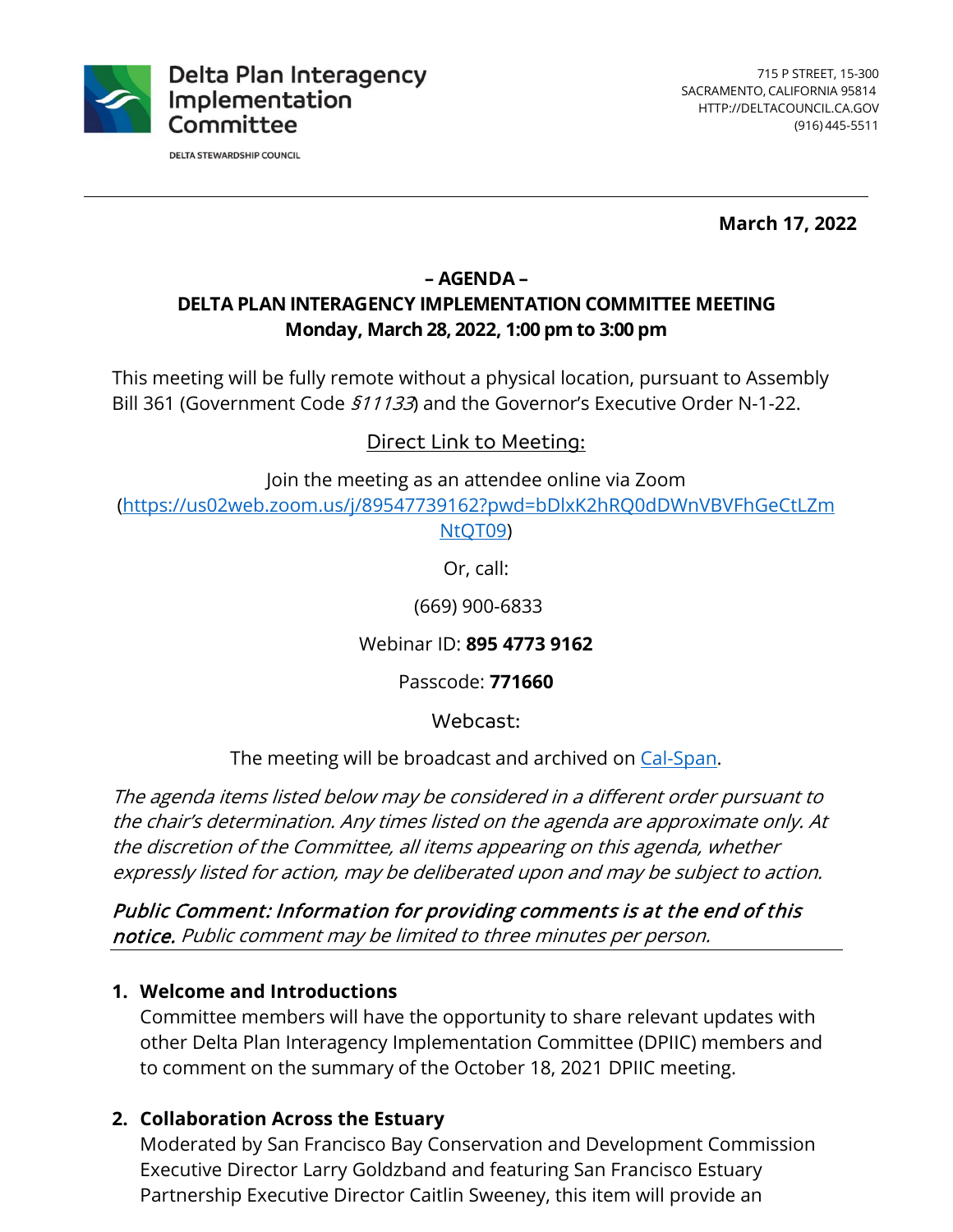overview of the draft updated Estuary Blueprint and highlight projects that both implement the Delta Plan and have cross-estuary connections.

#### **Panelists:**

- Laurel Larsen, Delta Lead Scientist
- Moises Moreno-Rivera, Assistant Secretary for Equity and Environmental Justice, California Natural Resources Agency
- Campbell Ingram, Executive Officer, Sacramento-San Joaquin Delta **Conservancy**
- Letitia Grenier, Program Director and Senior Scientist, San Francisco Estuary Institute

## **3. Delta Restoration: DPIIC Restoration Subcommittee**

Endorsed at the October 2021 DPIIC meeting, the DPIIC Restoration Subcommittee supports implementation of the broad, landscape scale changes identified in the draft Delta Plan Chapter 4 Amendment as necessary to restore ecosystem functions in the Delta and Suisun Marsh. Delta Conservancy Executive Officer Campbell Ingram and Delta Stewardship Council Deputy Executive Officer for Planning Jeff Henderson will report on initial outcomes and seek endorsement of a subcommittee vision and priorities.

Committee Action: The Committee will be asked to endorse a subcommittee vision and priorities.

# **4. Delta Science: Salinity Management**

Delta Lead Scientist Laurel Larsen and Delta Science Program, Program Manager Karen Kayfetz, will present the motivation behind and strategy for a series of salinity management workshops. The workshops will begin a collaborative visioning process for salinity management in the face of sea level rise and extended drought conditions and will include a scenario development exercise.

Committee Discussion: 1) Are there particular climate impacts or salinity management scenarios that you would like workshop participants to consider; and 2) What efforts is your agency currently engaged in that might be synergistic with the workshop?

### **5. Delta Plan Performance Measures: 2021 Year in Review**

Change in the Sacramento-San Joaquin Delta is a constant, gradual, and multifaceted process. Detecting change, however, can be difficult if you are not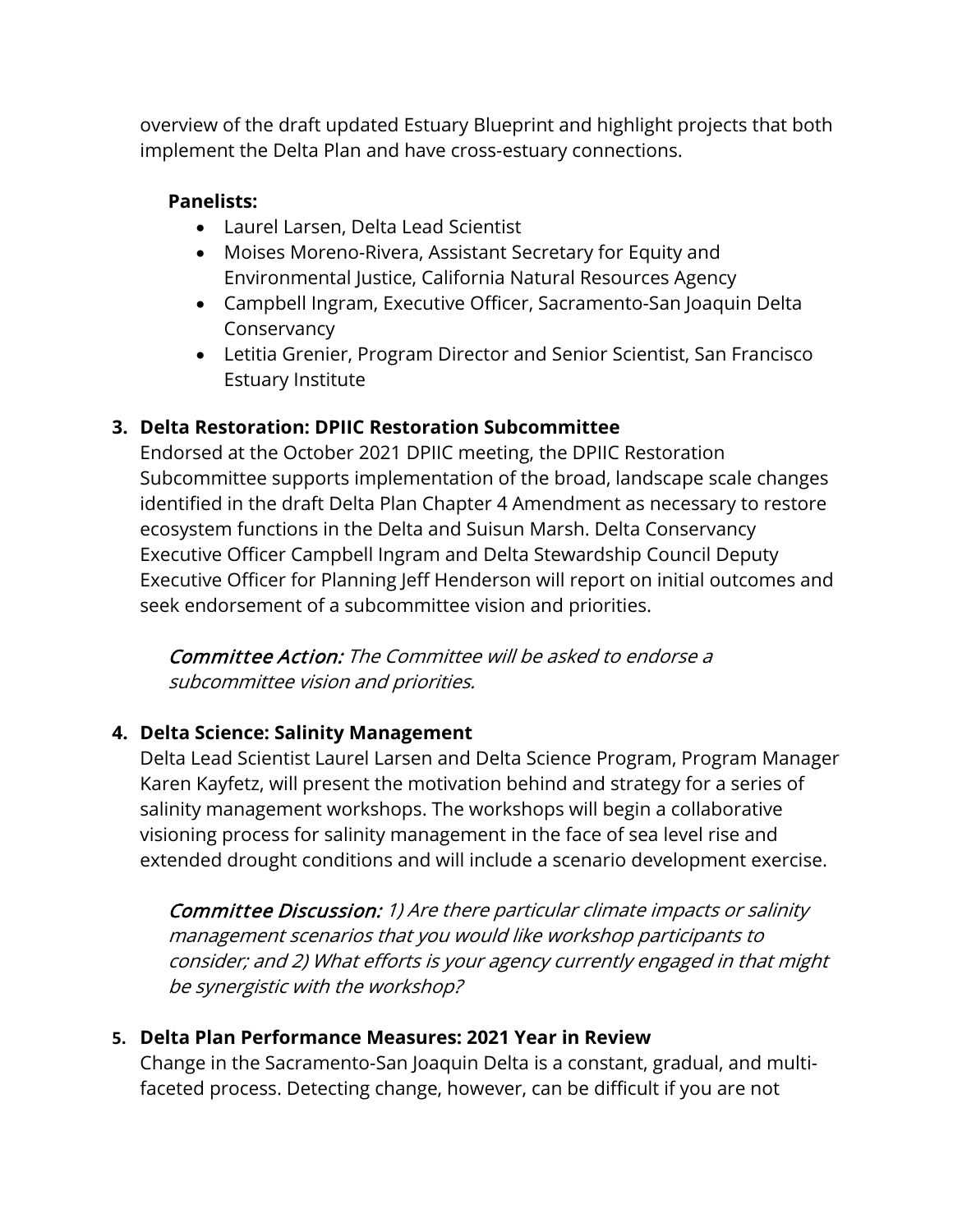routinely looking for it. Delta Stewardship Council Program Manager Martina Koller will summarize the significant changes observed by the scientists who measured the effectiveness of management actions in the Delta throughout 2021, the second driest year on record in California.

#### **6. Closing Remarks and Committee Business**

Committee members will have the opportunity to reflect on the meeting and propose topics for upcoming meetings.

#### **7. Public Comment**

#### **ADJOURN**

- Additional information regarding DPIIC can be found on the Delta Stewardship Council's website at [www.deltacouncil.ca.gov.](http://www.deltacouncil.ca.gov/)
- Members of the public shall be provided an opportunity to address the Committee on any agenda item (except closed session items). Comments during the public comment period shall be limited to matters within DPIIC's jurisdiction. Reasonable time limits may be established for public comments (Government Code Section 11125.7). Your comments are important to each member of the Committee and staff.
- Members of the public interested in providing comments should join the meeting via Zoom and contact the Committee Clerk at [engage@deltacouncil.ca.gov,](mailto:engage@deltacouncil.ca.gov) or call (916) 798-9817, provide their name and remain on the line. When called on by the Committee Chair, Zoom attendees and telephone callers will be unmuted and able to provide oral comments.
- All written comments will be distributed to the members and posted to the DPIIC's website alongside the meeting materials on the DPIIC meeting web page. Written comments received by mail or email by noon the day before a Committee meeting will be distributed to members in advance of the meeting and posted online before the meeting. Written comments received after noon the day before a Committee meeting will be distributed to the members and posted online with the meeting materials as soon as possible.
- If you need accommodations, have technical issues, or have any